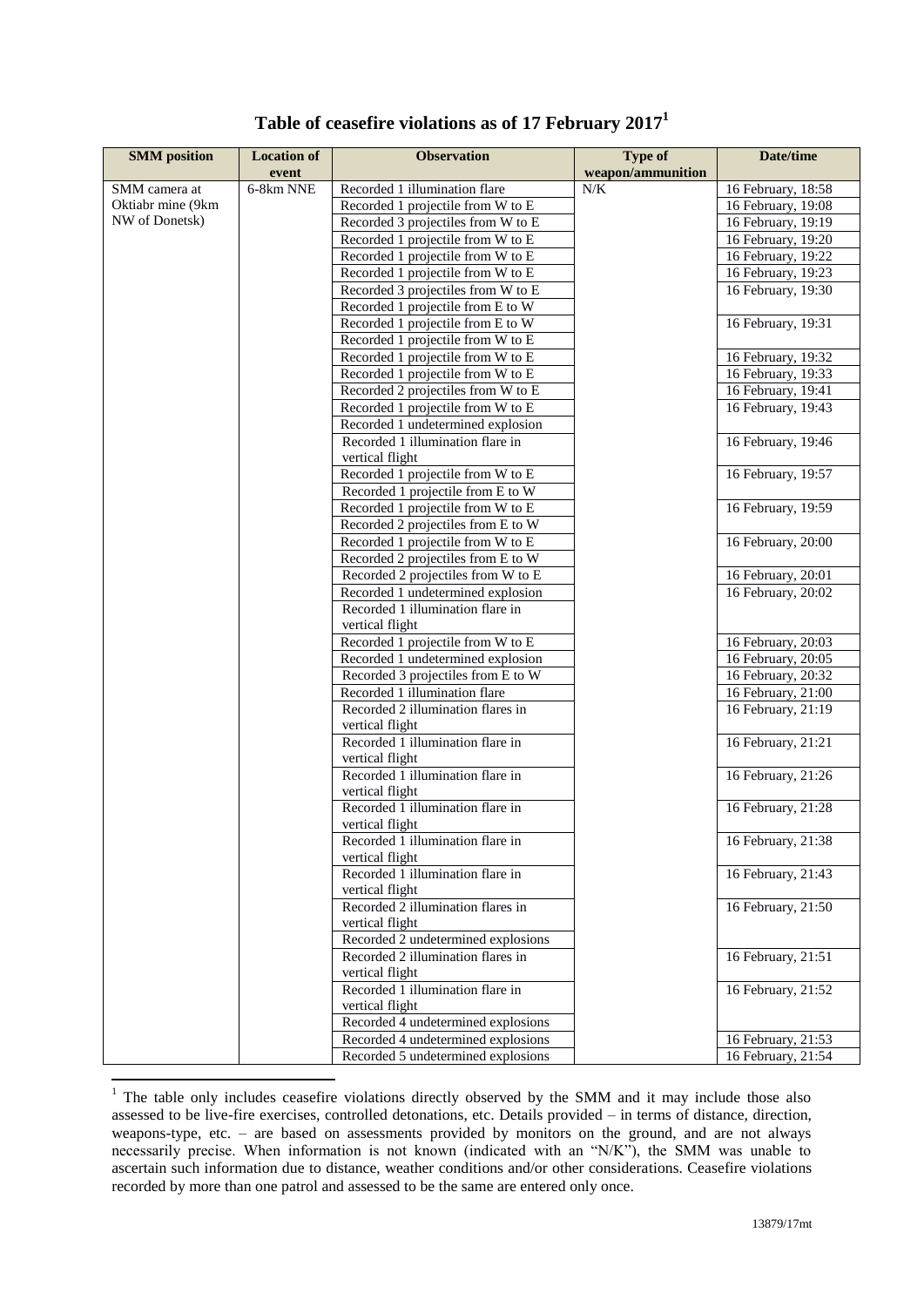|                     |                | Recorded 2 undetermined explosions      |            | 16 February, 21:55           |
|---------------------|----------------|-----------------------------------------|------------|------------------------------|
|                     |                | Recorded 1 illumination flare in        |            |                              |
|                     |                | vertical flight                         |            |                              |
|                     |                | Recorded 1 undetermined explosion       |            | 16 February, 21:57           |
|                     | $2-3km$ NE     | Recorded 1 undetermined explosion       |            | 17 February, 13:34           |
|                     |                | Recorded 1 undetermined explosion       |            | 17 February, 13:41           |
|                     | 3-5km NE       | Recorded 1 undetermined explosion       | N/K        | 17 February, 16:55           |
|                     |                |                                         |            |                              |
|                     | 4-6km NE       | Recorded 6 undetermined explosions      |            | 17 February, 16:59-<br>17:00 |
|                     |                |                                         |            |                              |
|                     | 3-5km NE       | Recorded 2 projectiles from SW to NE    |            | 17 February, 17:01           |
|                     | 4-6km NE       | Recorded 1 airburst                     |            |                              |
|                     |                | Recorded 1 undetermined explosion       |            | 17 February, 17:02           |
|                     | 6-8km NE       | Recorded 1 undetermined explosion       |            | 17 February, 17:05           |
|                     |                | Recorded 2 tracer rounds from S to N    |            | 17 February, 17:07           |
|                     |                | Recorded 2 tracer rounds from S to N    |            | 17 February, 17:08           |
|                     |                | Recorded 1 airburst                     |            |                              |
|                     |                | Recorded 2 projectiles from NW to SE    |            | 17 February, 17:09           |
|                     | 8-10km NE      | Recorded 26 undetermined explosions     |            | 17 February, 17:13-          |
|                     |                |                                         |            | 17:19                        |
|                     | 4-6km NE       | Recorded 1 projectile from NW to SE     |            | 17 February, 17:22           |
|                     | 8-10km NE      | Recorded 2 projectiles from SE to NW    |            | 17 February, 17:25           |
|                     |                | Recorded 1 illumination flare from S to |            | 17 February, 17:34           |
|                     |                | N                                       |            |                              |
|                     |                | Recorded 1 undetermined explosion       |            | 17 February, 17:35           |
|                     |                | Recorded 2 projectiles from SE to NW    |            | 17 February, 17:36-          |
|                     |                |                                         |            | 17:38                        |
|                     | $4-6km$ NE     | Recorded 11 tracer rounds from S to N   |            | 17 February, 17:50           |
|                     | 8-10km NE      | Recorded 5 undetermined explosions      |            | 17 February, 17:51-          |
|                     |                |                                         |            | 17:58                        |
|                     | $3-6km$ W      | Recorded 1 undetermined explosion       |            | 17 February, 18:07-          |
|                     |                | Recorded 11 projectiles from SE to NW   |            | 18:09                        |
|                     |                | Recorded 18 projectiles from NE to SW   |            |                              |
|                     |                | Recorded 1 undetermined explosion       |            | 17 February, 18:11           |
|                     |                | Recorded 1 projectile from SE to NW     |            | 17 February, 18:12           |
| Donetsk city centre | $7-8km N$      | Heard 2 undetermined explosions         | N/K        | 16 February, 22:19           |
| ("DPR"-controlled)  |                | Heard 5 undetermined explosions         |            | 16 February, 23:13           |
|                     |                | Heard 5 undetermined explosions         |            | 16 February, 23:16           |
|                     |                | Heard 2 undetermined explosions         |            | 17 February, 00:05           |
|                     |                | Heard 3 undetermined explosions         |            | 17 February, 02:00           |
|                     |                | Heard 2 undetermined explosions         |            | 17 February, 02:03           |
|                     |                | Heard 4 undetermined explosions         |            | 17 February, 02:07           |
|                     |                | Heard 3 undetermined explosions         |            | 17 February, 02:37           |
|                     |                | Heard 3 undetermined explosions         |            | 17 February, 02:42           |
|                     |                | Heard 3 undetermined explosions         |            | 17 February, 03:14           |
|                     |                | Heard 2 undetermined explosions         |            | 17 February, 03:31           |
|                     |                | Heard 1 undetermined explosion          |            | 17 February, 03:32           |
| Yasynuvata          | 5-8km N        | Heard 2 undetermined explosions         | N/K        | 17 February, 10:26           |
| ("DPR"-controlled,  |                | Heard 1 undetermined explosion          |            | 17 February, 10:39           |
| 16km NE of          |                | Heard 1 undetermined explosion          |            |                              |
| Donetsk)            |                |                                         |            | 17 February, 10:59           |
|                     |                | Heard 2 undetermined explosions         |            | 17 February, 11:18           |
|                     | 5-8km NNW      | Heard 1 undetermined explosion          |            | 17 February, 11:20           |
|                     | $5-8km$ SW     | Heard 1 undetermined explosion          |            | 17 February, 11:24           |
|                     |                | Heard 1 undetermined explosion          |            | 17 February, 11:29           |
|                     | 7-10km         | Heard 3 undetermined explosions         |            | 17 February, 11:32           |
|                     | $\textsf{NNW}$ |                                         |            |                              |
|                     | 5-8km SW       | Heard 1 undetermined explosion          |            |                              |
|                     |                | Heard 1 undetermined explosion          |            | 17 February, 11:48           |
|                     |                | Heard 2 undetermined explosions         |            | 17 February, 12:00           |
|                     | $7-10km$       | Heard 1 undetermined explosion          |            | 17 February, 12:16           |
|                     | <b>NNW</b>     | Heard 2 undetermined explosions         |            | 17 February, 12:19           |
|                     |                | Heard 1 undetermined explosion          |            | 17 February, 12:30           |
|                     |                | Heard 9 undetermined explosions         |            | 17 February, 12:35           |
|                     | 3-5km NNW      | Heard 2 bursts                          | $\rm{HMG}$ | 17 February, 12:45           |
|                     | 5-8km SW       | Heard 1 undetermined explosion          | $N\!/\!K$  | 17 February, 12:47           |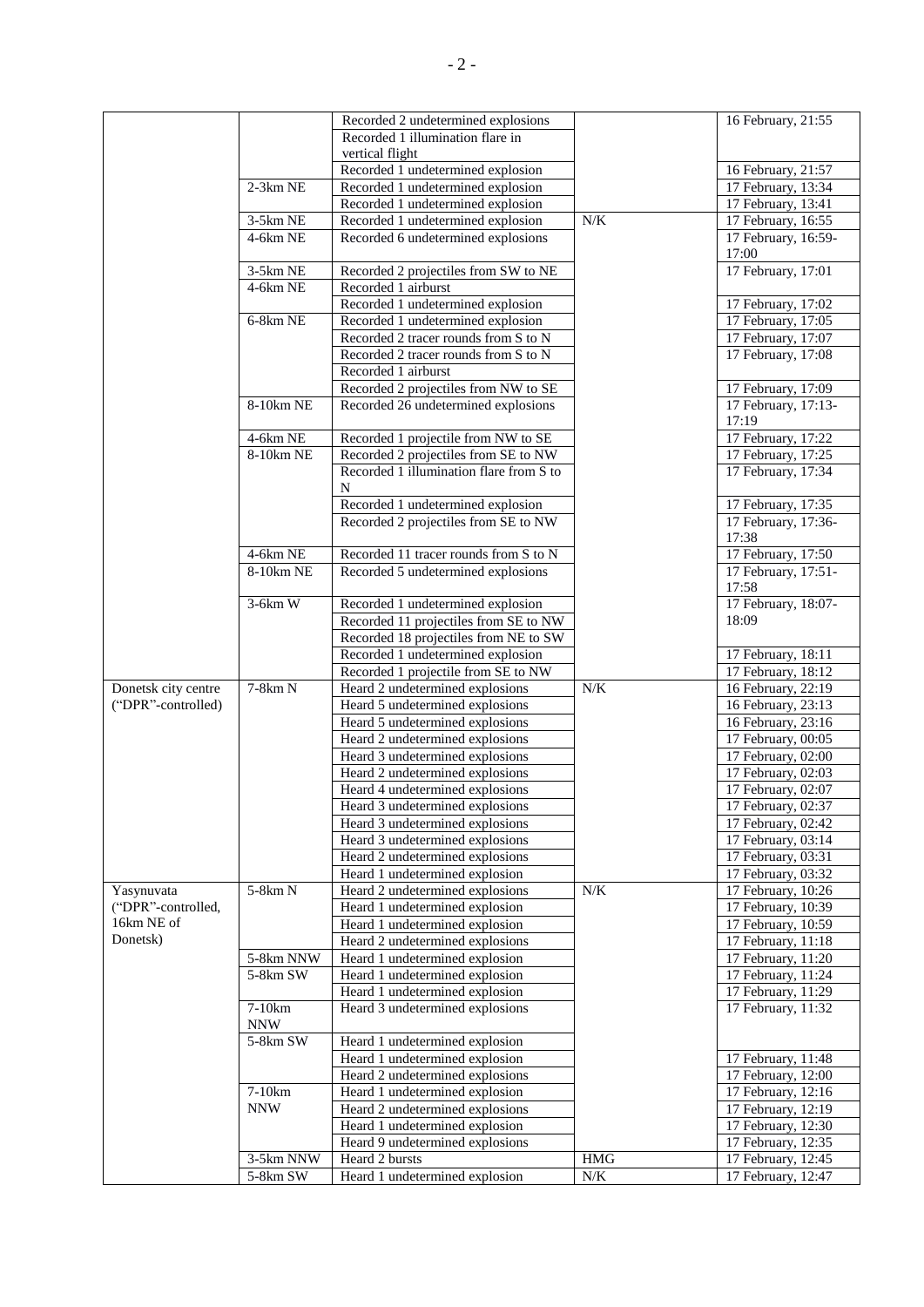| 3-5km SW<br>Heard 7 shots<br><b>HMG</b><br>17 February, 12:51<br>5-8km SW<br>N/K<br>Heard 1 undetermined explosion<br>17 February, 12:52<br>Heard 5 shots<br><b>HMG</b><br>Heard 5 bursts<br>Heard 6 bursts<br>17 February, 12:54<br>$N/K$<br>Heard 1 undetermined explosion<br>17 February, 12:55<br>$7-10km$<br>Heard 1 undetermined explosion<br>17 February, 13:08<br><b>NNW</b><br>$5-10km E$<br>Avdiivka<br>Heard 1 undetermined explosion<br>N/K<br>17 February, 11:20<br>(government-<br>$5-10km$ NE<br>Heard 1 undetermined explosion<br>17 February, 12:17<br>controlled, 17km N<br>Heard 1 undetermined explosion<br>17 February, 12:30<br>of Donetsk)<br>Donetsk central<br>4-5km N<br>Heard 1 burst<br><b>HMG</b><br>17 February, 12:14<br>Heard 1 undetermined explosion<br>railway station<br>$N/K$<br>17 February, 12:15<br>("DPR"-controlled,<br>5-8km N<br>Heard 1 undetermined explosion<br>17 February, 12:18<br>6km NW of Donetsk<br>Heard 1 undetermined explosion<br>17 February, 12:28<br>city centre)<br>5-8km NE<br>N/K<br>17 February, 09:55<br>Oleksandrivka<br>Heard 1 undetermined explosion<br>("DPR"-controlled,<br>20km south-west of<br>Donetsk)<br>N/K N<br>N/K<br>Recorded 90 tracers rounds from W to<br>16 February, 18:36-<br>SMM camera in<br>Shyrokyne<br>E<br>18:49<br>Recorded 1 rocket-assisted projectile<br>16 February, 18:53<br>(government-<br>controlled, 20km E<br>from E to W<br>of Mariupol)<br>Recorded 10 tracer rounds from W to E<br>16 February, 18:54<br>Recorded 1 rocket-assisted projectile<br>from E to W<br>Recorded 9 tracer rounds from W to E<br>Recorded 1 rocket-assisted projectile<br>16 February, 19:03<br>from E to W<br>Recorded 15 tracer rounds from W to E<br>16 February, 19:05<br>Recorded 1 rocket-assisted projectile<br>from E to W<br>Recorded 2 undetermined explosions<br>16 February, 19:10<br>16 February, 19:11-<br>Recorded 2 rocket-assisted projectile<br>19:13<br>from E to W<br>Recorded 1 undetermined explosion<br>16 February, 19:13<br>N/K NNE<br>Recorded 6 rocket-assisted projectiles<br>16 February, 19:43-<br>from E to W<br>19:46<br>Recorded 11 tracer rounds from W to E<br>16 February, 19:46<br>Recorded 17 tracer rounds from E to W<br>Recorded 1 undetermined explosion<br>Recorded 17 tracer rounds from E to W<br>16 February, 19:48<br>16 February, 20:24<br>Recorded 1 tracer rounds from E to W<br>Recorded 1 tracer rounds from E to W<br>16 February, 22:37<br>Recorded 4 tracer rounds from E to W<br>Recorded 1 tracer round from W to E<br>Recorded 31 tracer rounds from SSE to<br>17 February, 00:43<br><b>NNW</b><br>Recorded 8 tracer rounds from SW to<br><b>NE</b><br>$N/K$<br>N/K N<br>Recorded 1 airburst<br>17 February 16:24<br>Recorded 1 airburst<br>17 February 17:31<br>17 February 18:00<br>Recorded 1 undetermined explosion<br>Recorded 2 tracer rounds from E to W<br>17 February 18:18<br>Recorded 10 tracer rounds from E to W<br>17 February 18:24<br>5-6km SE<br>$N\!/\!K$<br>2km SW of<br>Heard 8 shots<br>17 February, 09:40-<br>09:42<br>Pyshchevyk<br>(government-<br>controlled, 25km NE<br>of Mariupol)<br>Chermalyk<br>$6-10km N/K$<br>Heard 2 undetermined explosions<br>N/K<br>17 February, 10:22 |              | Heard 1 undetermined explosion | 17 February, 12:50 |
|----------------------------------------------------------------------------------------------------------------------------------------------------------------------------------------------------------------------------------------------------------------------------------------------------------------------------------------------------------------------------------------------------------------------------------------------------------------------------------------------------------------------------------------------------------------------------------------------------------------------------------------------------------------------------------------------------------------------------------------------------------------------------------------------------------------------------------------------------------------------------------------------------------------------------------------------------------------------------------------------------------------------------------------------------------------------------------------------------------------------------------------------------------------------------------------------------------------------------------------------------------------------------------------------------------------------------------------------------------------------------------------------------------------------------------------------------------------------------------------------------------------------------------------------------------------------------------------------------------------------------------------------------------------------------------------------------------------------------------------------------------------------------------------------------------------------------------------------------------------------------------------------------------------------------------------------------------------------------------------------------------------------------------------------------------------------------------------------------------------------------------------------------------------------------------------------------------------------------------------------------------------------------------------------------------------------------------------------------------------------------------------------------------------------------------------------------------------------------------------------------------------------------------------------------------------------------------------------------------------------------------------------------------------------------------------------------------------------------------------------------------------------------------------------------------------------------------------------------------------------------------------------------------------------------------------------------------------------------------------------------------------------------------------------------------------------------------------------------------------------------------------------------------------------------------------------------------------------------------------------------------|--------------|--------------------------------|--------------------|
|                                                                                                                                                                                                                                                                                                                                                                                                                                                                                                                                                                                                                                                                                                                                                                                                                                                                                                                                                                                                                                                                                                                                                                                                                                                                                                                                                                                                                                                                                                                                                                                                                                                                                                                                                                                                                                                                                                                                                                                                                                                                                                                                                                                                                                                                                                                                                                                                                                                                                                                                                                                                                                                                                                                                                                                                                                                                                                                                                                                                                                                                                                                                                                                                                                                          |              |                                |                    |
|                                                                                                                                                                                                                                                                                                                                                                                                                                                                                                                                                                                                                                                                                                                                                                                                                                                                                                                                                                                                                                                                                                                                                                                                                                                                                                                                                                                                                                                                                                                                                                                                                                                                                                                                                                                                                                                                                                                                                                                                                                                                                                                                                                                                                                                                                                                                                                                                                                                                                                                                                                                                                                                                                                                                                                                                                                                                                                                                                                                                                                                                                                                                                                                                                                                          |              |                                |                    |
|                                                                                                                                                                                                                                                                                                                                                                                                                                                                                                                                                                                                                                                                                                                                                                                                                                                                                                                                                                                                                                                                                                                                                                                                                                                                                                                                                                                                                                                                                                                                                                                                                                                                                                                                                                                                                                                                                                                                                                                                                                                                                                                                                                                                                                                                                                                                                                                                                                                                                                                                                                                                                                                                                                                                                                                                                                                                                                                                                                                                                                                                                                                                                                                                                                                          |              |                                |                    |
|                                                                                                                                                                                                                                                                                                                                                                                                                                                                                                                                                                                                                                                                                                                                                                                                                                                                                                                                                                                                                                                                                                                                                                                                                                                                                                                                                                                                                                                                                                                                                                                                                                                                                                                                                                                                                                                                                                                                                                                                                                                                                                                                                                                                                                                                                                                                                                                                                                                                                                                                                                                                                                                                                                                                                                                                                                                                                                                                                                                                                                                                                                                                                                                                                                                          |              |                                |                    |
|                                                                                                                                                                                                                                                                                                                                                                                                                                                                                                                                                                                                                                                                                                                                                                                                                                                                                                                                                                                                                                                                                                                                                                                                                                                                                                                                                                                                                                                                                                                                                                                                                                                                                                                                                                                                                                                                                                                                                                                                                                                                                                                                                                                                                                                                                                                                                                                                                                                                                                                                                                                                                                                                                                                                                                                                                                                                                                                                                                                                                                                                                                                                                                                                                                                          |              |                                |                    |
|                                                                                                                                                                                                                                                                                                                                                                                                                                                                                                                                                                                                                                                                                                                                                                                                                                                                                                                                                                                                                                                                                                                                                                                                                                                                                                                                                                                                                                                                                                                                                                                                                                                                                                                                                                                                                                                                                                                                                                                                                                                                                                                                                                                                                                                                                                                                                                                                                                                                                                                                                                                                                                                                                                                                                                                                                                                                                                                                                                                                                                                                                                                                                                                                                                                          |              |                                |                    |
|                                                                                                                                                                                                                                                                                                                                                                                                                                                                                                                                                                                                                                                                                                                                                                                                                                                                                                                                                                                                                                                                                                                                                                                                                                                                                                                                                                                                                                                                                                                                                                                                                                                                                                                                                                                                                                                                                                                                                                                                                                                                                                                                                                                                                                                                                                                                                                                                                                                                                                                                                                                                                                                                                                                                                                                                                                                                                                                                                                                                                                                                                                                                                                                                                                                          |              |                                |                    |
|                                                                                                                                                                                                                                                                                                                                                                                                                                                                                                                                                                                                                                                                                                                                                                                                                                                                                                                                                                                                                                                                                                                                                                                                                                                                                                                                                                                                                                                                                                                                                                                                                                                                                                                                                                                                                                                                                                                                                                                                                                                                                                                                                                                                                                                                                                                                                                                                                                                                                                                                                                                                                                                                                                                                                                                                                                                                                                                                                                                                                                                                                                                                                                                                                                                          |              |                                |                    |
|                                                                                                                                                                                                                                                                                                                                                                                                                                                                                                                                                                                                                                                                                                                                                                                                                                                                                                                                                                                                                                                                                                                                                                                                                                                                                                                                                                                                                                                                                                                                                                                                                                                                                                                                                                                                                                                                                                                                                                                                                                                                                                                                                                                                                                                                                                                                                                                                                                                                                                                                                                                                                                                                                                                                                                                                                                                                                                                                                                                                                                                                                                                                                                                                                                                          |              |                                |                    |
|                                                                                                                                                                                                                                                                                                                                                                                                                                                                                                                                                                                                                                                                                                                                                                                                                                                                                                                                                                                                                                                                                                                                                                                                                                                                                                                                                                                                                                                                                                                                                                                                                                                                                                                                                                                                                                                                                                                                                                                                                                                                                                                                                                                                                                                                                                                                                                                                                                                                                                                                                                                                                                                                                                                                                                                                                                                                                                                                                                                                                                                                                                                                                                                                                                                          |              |                                |                    |
|                                                                                                                                                                                                                                                                                                                                                                                                                                                                                                                                                                                                                                                                                                                                                                                                                                                                                                                                                                                                                                                                                                                                                                                                                                                                                                                                                                                                                                                                                                                                                                                                                                                                                                                                                                                                                                                                                                                                                                                                                                                                                                                                                                                                                                                                                                                                                                                                                                                                                                                                                                                                                                                                                                                                                                                                                                                                                                                                                                                                                                                                                                                                                                                                                                                          |              |                                |                    |
|                                                                                                                                                                                                                                                                                                                                                                                                                                                                                                                                                                                                                                                                                                                                                                                                                                                                                                                                                                                                                                                                                                                                                                                                                                                                                                                                                                                                                                                                                                                                                                                                                                                                                                                                                                                                                                                                                                                                                                                                                                                                                                                                                                                                                                                                                                                                                                                                                                                                                                                                                                                                                                                                                                                                                                                                                                                                                                                                                                                                                                                                                                                                                                                                                                                          |              |                                |                    |
|                                                                                                                                                                                                                                                                                                                                                                                                                                                                                                                                                                                                                                                                                                                                                                                                                                                                                                                                                                                                                                                                                                                                                                                                                                                                                                                                                                                                                                                                                                                                                                                                                                                                                                                                                                                                                                                                                                                                                                                                                                                                                                                                                                                                                                                                                                                                                                                                                                                                                                                                                                                                                                                                                                                                                                                                                                                                                                                                                                                                                                                                                                                                                                                                                                                          |              |                                |                    |
|                                                                                                                                                                                                                                                                                                                                                                                                                                                                                                                                                                                                                                                                                                                                                                                                                                                                                                                                                                                                                                                                                                                                                                                                                                                                                                                                                                                                                                                                                                                                                                                                                                                                                                                                                                                                                                                                                                                                                                                                                                                                                                                                                                                                                                                                                                                                                                                                                                                                                                                                                                                                                                                                                                                                                                                                                                                                                                                                                                                                                                                                                                                                                                                                                                                          |              |                                |                    |
|                                                                                                                                                                                                                                                                                                                                                                                                                                                                                                                                                                                                                                                                                                                                                                                                                                                                                                                                                                                                                                                                                                                                                                                                                                                                                                                                                                                                                                                                                                                                                                                                                                                                                                                                                                                                                                                                                                                                                                                                                                                                                                                                                                                                                                                                                                                                                                                                                                                                                                                                                                                                                                                                                                                                                                                                                                                                                                                                                                                                                                                                                                                                                                                                                                                          |              |                                |                    |
|                                                                                                                                                                                                                                                                                                                                                                                                                                                                                                                                                                                                                                                                                                                                                                                                                                                                                                                                                                                                                                                                                                                                                                                                                                                                                                                                                                                                                                                                                                                                                                                                                                                                                                                                                                                                                                                                                                                                                                                                                                                                                                                                                                                                                                                                                                                                                                                                                                                                                                                                                                                                                                                                                                                                                                                                                                                                                                                                                                                                                                                                                                                                                                                                                                                          |              |                                |                    |
|                                                                                                                                                                                                                                                                                                                                                                                                                                                                                                                                                                                                                                                                                                                                                                                                                                                                                                                                                                                                                                                                                                                                                                                                                                                                                                                                                                                                                                                                                                                                                                                                                                                                                                                                                                                                                                                                                                                                                                                                                                                                                                                                                                                                                                                                                                                                                                                                                                                                                                                                                                                                                                                                                                                                                                                                                                                                                                                                                                                                                                                                                                                                                                                                                                                          |              |                                |                    |
|                                                                                                                                                                                                                                                                                                                                                                                                                                                                                                                                                                                                                                                                                                                                                                                                                                                                                                                                                                                                                                                                                                                                                                                                                                                                                                                                                                                                                                                                                                                                                                                                                                                                                                                                                                                                                                                                                                                                                                                                                                                                                                                                                                                                                                                                                                                                                                                                                                                                                                                                                                                                                                                                                                                                                                                                                                                                                                                                                                                                                                                                                                                                                                                                                                                          |              |                                |                    |
|                                                                                                                                                                                                                                                                                                                                                                                                                                                                                                                                                                                                                                                                                                                                                                                                                                                                                                                                                                                                                                                                                                                                                                                                                                                                                                                                                                                                                                                                                                                                                                                                                                                                                                                                                                                                                                                                                                                                                                                                                                                                                                                                                                                                                                                                                                                                                                                                                                                                                                                                                                                                                                                                                                                                                                                                                                                                                                                                                                                                                                                                                                                                                                                                                                                          |              |                                |                    |
|                                                                                                                                                                                                                                                                                                                                                                                                                                                                                                                                                                                                                                                                                                                                                                                                                                                                                                                                                                                                                                                                                                                                                                                                                                                                                                                                                                                                                                                                                                                                                                                                                                                                                                                                                                                                                                                                                                                                                                                                                                                                                                                                                                                                                                                                                                                                                                                                                                                                                                                                                                                                                                                                                                                                                                                                                                                                                                                                                                                                                                                                                                                                                                                                                                                          |              |                                |                    |
|                                                                                                                                                                                                                                                                                                                                                                                                                                                                                                                                                                                                                                                                                                                                                                                                                                                                                                                                                                                                                                                                                                                                                                                                                                                                                                                                                                                                                                                                                                                                                                                                                                                                                                                                                                                                                                                                                                                                                                                                                                                                                                                                                                                                                                                                                                                                                                                                                                                                                                                                                                                                                                                                                                                                                                                                                                                                                                                                                                                                                                                                                                                                                                                                                                                          |              |                                |                    |
|                                                                                                                                                                                                                                                                                                                                                                                                                                                                                                                                                                                                                                                                                                                                                                                                                                                                                                                                                                                                                                                                                                                                                                                                                                                                                                                                                                                                                                                                                                                                                                                                                                                                                                                                                                                                                                                                                                                                                                                                                                                                                                                                                                                                                                                                                                                                                                                                                                                                                                                                                                                                                                                                                                                                                                                                                                                                                                                                                                                                                                                                                                                                                                                                                                                          |              |                                |                    |
|                                                                                                                                                                                                                                                                                                                                                                                                                                                                                                                                                                                                                                                                                                                                                                                                                                                                                                                                                                                                                                                                                                                                                                                                                                                                                                                                                                                                                                                                                                                                                                                                                                                                                                                                                                                                                                                                                                                                                                                                                                                                                                                                                                                                                                                                                                                                                                                                                                                                                                                                                                                                                                                                                                                                                                                                                                                                                                                                                                                                                                                                                                                                                                                                                                                          |              |                                |                    |
|                                                                                                                                                                                                                                                                                                                                                                                                                                                                                                                                                                                                                                                                                                                                                                                                                                                                                                                                                                                                                                                                                                                                                                                                                                                                                                                                                                                                                                                                                                                                                                                                                                                                                                                                                                                                                                                                                                                                                                                                                                                                                                                                                                                                                                                                                                                                                                                                                                                                                                                                                                                                                                                                                                                                                                                                                                                                                                                                                                                                                                                                                                                                                                                                                                                          |              |                                |                    |
|                                                                                                                                                                                                                                                                                                                                                                                                                                                                                                                                                                                                                                                                                                                                                                                                                                                                                                                                                                                                                                                                                                                                                                                                                                                                                                                                                                                                                                                                                                                                                                                                                                                                                                                                                                                                                                                                                                                                                                                                                                                                                                                                                                                                                                                                                                                                                                                                                                                                                                                                                                                                                                                                                                                                                                                                                                                                                                                                                                                                                                                                                                                                                                                                                                                          |              |                                |                    |
|                                                                                                                                                                                                                                                                                                                                                                                                                                                                                                                                                                                                                                                                                                                                                                                                                                                                                                                                                                                                                                                                                                                                                                                                                                                                                                                                                                                                                                                                                                                                                                                                                                                                                                                                                                                                                                                                                                                                                                                                                                                                                                                                                                                                                                                                                                                                                                                                                                                                                                                                                                                                                                                                                                                                                                                                                                                                                                                                                                                                                                                                                                                                                                                                                                                          |              |                                |                    |
|                                                                                                                                                                                                                                                                                                                                                                                                                                                                                                                                                                                                                                                                                                                                                                                                                                                                                                                                                                                                                                                                                                                                                                                                                                                                                                                                                                                                                                                                                                                                                                                                                                                                                                                                                                                                                                                                                                                                                                                                                                                                                                                                                                                                                                                                                                                                                                                                                                                                                                                                                                                                                                                                                                                                                                                                                                                                                                                                                                                                                                                                                                                                                                                                                                                          |              |                                |                    |
|                                                                                                                                                                                                                                                                                                                                                                                                                                                                                                                                                                                                                                                                                                                                                                                                                                                                                                                                                                                                                                                                                                                                                                                                                                                                                                                                                                                                                                                                                                                                                                                                                                                                                                                                                                                                                                                                                                                                                                                                                                                                                                                                                                                                                                                                                                                                                                                                                                                                                                                                                                                                                                                                                                                                                                                                                                                                                                                                                                                                                                                                                                                                                                                                                                                          |              |                                |                    |
|                                                                                                                                                                                                                                                                                                                                                                                                                                                                                                                                                                                                                                                                                                                                                                                                                                                                                                                                                                                                                                                                                                                                                                                                                                                                                                                                                                                                                                                                                                                                                                                                                                                                                                                                                                                                                                                                                                                                                                                                                                                                                                                                                                                                                                                                                                                                                                                                                                                                                                                                                                                                                                                                                                                                                                                                                                                                                                                                                                                                                                                                                                                                                                                                                                                          |              |                                |                    |
|                                                                                                                                                                                                                                                                                                                                                                                                                                                                                                                                                                                                                                                                                                                                                                                                                                                                                                                                                                                                                                                                                                                                                                                                                                                                                                                                                                                                                                                                                                                                                                                                                                                                                                                                                                                                                                                                                                                                                                                                                                                                                                                                                                                                                                                                                                                                                                                                                                                                                                                                                                                                                                                                                                                                                                                                                                                                                                                                                                                                                                                                                                                                                                                                                                                          |              |                                |                    |
|                                                                                                                                                                                                                                                                                                                                                                                                                                                                                                                                                                                                                                                                                                                                                                                                                                                                                                                                                                                                                                                                                                                                                                                                                                                                                                                                                                                                                                                                                                                                                                                                                                                                                                                                                                                                                                                                                                                                                                                                                                                                                                                                                                                                                                                                                                                                                                                                                                                                                                                                                                                                                                                                                                                                                                                                                                                                                                                                                                                                                                                                                                                                                                                                                                                          |              |                                |                    |
|                                                                                                                                                                                                                                                                                                                                                                                                                                                                                                                                                                                                                                                                                                                                                                                                                                                                                                                                                                                                                                                                                                                                                                                                                                                                                                                                                                                                                                                                                                                                                                                                                                                                                                                                                                                                                                                                                                                                                                                                                                                                                                                                                                                                                                                                                                                                                                                                                                                                                                                                                                                                                                                                                                                                                                                                                                                                                                                                                                                                                                                                                                                                                                                                                                                          |              |                                |                    |
|                                                                                                                                                                                                                                                                                                                                                                                                                                                                                                                                                                                                                                                                                                                                                                                                                                                                                                                                                                                                                                                                                                                                                                                                                                                                                                                                                                                                                                                                                                                                                                                                                                                                                                                                                                                                                                                                                                                                                                                                                                                                                                                                                                                                                                                                                                                                                                                                                                                                                                                                                                                                                                                                                                                                                                                                                                                                                                                                                                                                                                                                                                                                                                                                                                                          |              |                                |                    |
|                                                                                                                                                                                                                                                                                                                                                                                                                                                                                                                                                                                                                                                                                                                                                                                                                                                                                                                                                                                                                                                                                                                                                                                                                                                                                                                                                                                                                                                                                                                                                                                                                                                                                                                                                                                                                                                                                                                                                                                                                                                                                                                                                                                                                                                                                                                                                                                                                                                                                                                                                                                                                                                                                                                                                                                                                                                                                                                                                                                                                                                                                                                                                                                                                                                          |              |                                |                    |
|                                                                                                                                                                                                                                                                                                                                                                                                                                                                                                                                                                                                                                                                                                                                                                                                                                                                                                                                                                                                                                                                                                                                                                                                                                                                                                                                                                                                                                                                                                                                                                                                                                                                                                                                                                                                                                                                                                                                                                                                                                                                                                                                                                                                                                                                                                                                                                                                                                                                                                                                                                                                                                                                                                                                                                                                                                                                                                                                                                                                                                                                                                                                                                                                                                                          |              |                                |                    |
|                                                                                                                                                                                                                                                                                                                                                                                                                                                                                                                                                                                                                                                                                                                                                                                                                                                                                                                                                                                                                                                                                                                                                                                                                                                                                                                                                                                                                                                                                                                                                                                                                                                                                                                                                                                                                                                                                                                                                                                                                                                                                                                                                                                                                                                                                                                                                                                                                                                                                                                                                                                                                                                                                                                                                                                                                                                                                                                                                                                                                                                                                                                                                                                                                                                          |              |                                |                    |
|                                                                                                                                                                                                                                                                                                                                                                                                                                                                                                                                                                                                                                                                                                                                                                                                                                                                                                                                                                                                                                                                                                                                                                                                                                                                                                                                                                                                                                                                                                                                                                                                                                                                                                                                                                                                                                                                                                                                                                                                                                                                                                                                                                                                                                                                                                                                                                                                                                                                                                                                                                                                                                                                                                                                                                                                                                                                                                                                                                                                                                                                                                                                                                                                                                                          |              |                                |                    |
|                                                                                                                                                                                                                                                                                                                                                                                                                                                                                                                                                                                                                                                                                                                                                                                                                                                                                                                                                                                                                                                                                                                                                                                                                                                                                                                                                                                                                                                                                                                                                                                                                                                                                                                                                                                                                                                                                                                                                                                                                                                                                                                                                                                                                                                                                                                                                                                                                                                                                                                                                                                                                                                                                                                                                                                                                                                                                                                                                                                                                                                                                                                                                                                                                                                          |              |                                |                    |
|                                                                                                                                                                                                                                                                                                                                                                                                                                                                                                                                                                                                                                                                                                                                                                                                                                                                                                                                                                                                                                                                                                                                                                                                                                                                                                                                                                                                                                                                                                                                                                                                                                                                                                                                                                                                                                                                                                                                                                                                                                                                                                                                                                                                                                                                                                                                                                                                                                                                                                                                                                                                                                                                                                                                                                                                                                                                                                                                                                                                                                                                                                                                                                                                                                                          |              |                                |                    |
|                                                                                                                                                                                                                                                                                                                                                                                                                                                                                                                                                                                                                                                                                                                                                                                                                                                                                                                                                                                                                                                                                                                                                                                                                                                                                                                                                                                                                                                                                                                                                                                                                                                                                                                                                                                                                                                                                                                                                                                                                                                                                                                                                                                                                                                                                                                                                                                                                                                                                                                                                                                                                                                                                                                                                                                                                                                                                                                                                                                                                                                                                                                                                                                                                                                          |              |                                |                    |
|                                                                                                                                                                                                                                                                                                                                                                                                                                                                                                                                                                                                                                                                                                                                                                                                                                                                                                                                                                                                                                                                                                                                                                                                                                                                                                                                                                                                                                                                                                                                                                                                                                                                                                                                                                                                                                                                                                                                                                                                                                                                                                                                                                                                                                                                                                                                                                                                                                                                                                                                                                                                                                                                                                                                                                                                                                                                                                                                                                                                                                                                                                                                                                                                                                                          |              |                                |                    |
|                                                                                                                                                                                                                                                                                                                                                                                                                                                                                                                                                                                                                                                                                                                                                                                                                                                                                                                                                                                                                                                                                                                                                                                                                                                                                                                                                                                                                                                                                                                                                                                                                                                                                                                                                                                                                                                                                                                                                                                                                                                                                                                                                                                                                                                                                                                                                                                                                                                                                                                                                                                                                                                                                                                                                                                                                                                                                                                                                                                                                                                                                                                                                                                                                                                          |              |                                |                    |
|                                                                                                                                                                                                                                                                                                                                                                                                                                                                                                                                                                                                                                                                                                                                                                                                                                                                                                                                                                                                                                                                                                                                                                                                                                                                                                                                                                                                                                                                                                                                                                                                                                                                                                                                                                                                                                                                                                                                                                                                                                                                                                                                                                                                                                                                                                                                                                                                                                                                                                                                                                                                                                                                                                                                                                                                                                                                                                                                                                                                                                                                                                                                                                                                                                                          |              |                                |                    |
|                                                                                                                                                                                                                                                                                                                                                                                                                                                                                                                                                                                                                                                                                                                                                                                                                                                                                                                                                                                                                                                                                                                                                                                                                                                                                                                                                                                                                                                                                                                                                                                                                                                                                                                                                                                                                                                                                                                                                                                                                                                                                                                                                                                                                                                                                                                                                                                                                                                                                                                                                                                                                                                                                                                                                                                                                                                                                                                                                                                                                                                                                                                                                                                                                                                          |              |                                |                    |
|                                                                                                                                                                                                                                                                                                                                                                                                                                                                                                                                                                                                                                                                                                                                                                                                                                                                                                                                                                                                                                                                                                                                                                                                                                                                                                                                                                                                                                                                                                                                                                                                                                                                                                                                                                                                                                                                                                                                                                                                                                                                                                                                                                                                                                                                                                                                                                                                                                                                                                                                                                                                                                                                                                                                                                                                                                                                                                                                                                                                                                                                                                                                                                                                                                                          |              |                                |                    |
|                                                                                                                                                                                                                                                                                                                                                                                                                                                                                                                                                                                                                                                                                                                                                                                                                                                                                                                                                                                                                                                                                                                                                                                                                                                                                                                                                                                                                                                                                                                                                                                                                                                                                                                                                                                                                                                                                                                                                                                                                                                                                                                                                                                                                                                                                                                                                                                                                                                                                                                                                                                                                                                                                                                                                                                                                                                                                                                                                                                                                                                                                                                                                                                                                                                          |              |                                |                    |
|                                                                                                                                                                                                                                                                                                                                                                                                                                                                                                                                                                                                                                                                                                                                                                                                                                                                                                                                                                                                                                                                                                                                                                                                                                                                                                                                                                                                                                                                                                                                                                                                                                                                                                                                                                                                                                                                                                                                                                                                                                                                                                                                                                                                                                                                                                                                                                                                                                                                                                                                                                                                                                                                                                                                                                                                                                                                                                                                                                                                                                                                                                                                                                                                                                                          |              |                                |                    |
|                                                                                                                                                                                                                                                                                                                                                                                                                                                                                                                                                                                                                                                                                                                                                                                                                                                                                                                                                                                                                                                                                                                                                                                                                                                                                                                                                                                                                                                                                                                                                                                                                                                                                                                                                                                                                                                                                                                                                                                                                                                                                                                                                                                                                                                                                                                                                                                                                                                                                                                                                                                                                                                                                                                                                                                                                                                                                                                                                                                                                                                                                                                                                                                                                                                          |              |                                |                    |
|                                                                                                                                                                                                                                                                                                                                                                                                                                                                                                                                                                                                                                                                                                                                                                                                                                                                                                                                                                                                                                                                                                                                                                                                                                                                                                                                                                                                                                                                                                                                                                                                                                                                                                                                                                                                                                                                                                                                                                                                                                                                                                                                                                                                                                                                                                                                                                                                                                                                                                                                                                                                                                                                                                                                                                                                                                                                                                                                                                                                                                                                                                                                                                                                                                                          |              |                                |                    |
|                                                                                                                                                                                                                                                                                                                                                                                                                                                                                                                                                                                                                                                                                                                                                                                                                                                                                                                                                                                                                                                                                                                                                                                                                                                                                                                                                                                                                                                                                                                                                                                                                                                                                                                                                                                                                                                                                                                                                                                                                                                                                                                                                                                                                                                                                                                                                                                                                                                                                                                                                                                                                                                                                                                                                                                                                                                                                                                                                                                                                                                                                                                                                                                                                                                          |              |                                |                    |
|                                                                                                                                                                                                                                                                                                                                                                                                                                                                                                                                                                                                                                                                                                                                                                                                                                                                                                                                                                                                                                                                                                                                                                                                                                                                                                                                                                                                                                                                                                                                                                                                                                                                                                                                                                                                                                                                                                                                                                                                                                                                                                                                                                                                                                                                                                                                                                                                                                                                                                                                                                                                                                                                                                                                                                                                                                                                                                                                                                                                                                                                                                                                                                                                                                                          |              |                                |                    |
|                                                                                                                                                                                                                                                                                                                                                                                                                                                                                                                                                                                                                                                                                                                                                                                                                                                                                                                                                                                                                                                                                                                                                                                                                                                                                                                                                                                                                                                                                                                                                                                                                                                                                                                                                                                                                                                                                                                                                                                                                                                                                                                                                                                                                                                                                                                                                                                                                                                                                                                                                                                                                                                                                                                                                                                                                                                                                                                                                                                                                                                                                                                                                                                                                                                          |              |                                |                    |
|                                                                                                                                                                                                                                                                                                                                                                                                                                                                                                                                                                                                                                                                                                                                                                                                                                                                                                                                                                                                                                                                                                                                                                                                                                                                                                                                                                                                                                                                                                                                                                                                                                                                                                                                                                                                                                                                                                                                                                                                                                                                                                                                                                                                                                                                                                                                                                                                                                                                                                                                                                                                                                                                                                                                                                                                                                                                                                                                                                                                                                                                                                                                                                                                                                                          |              |                                |                    |
|                                                                                                                                                                                                                                                                                                                                                                                                                                                                                                                                                                                                                                                                                                                                                                                                                                                                                                                                                                                                                                                                                                                                                                                                                                                                                                                                                                                                                                                                                                                                                                                                                                                                                                                                                                                                                                                                                                                                                                                                                                                                                                                                                                                                                                                                                                                                                                                                                                                                                                                                                                                                                                                                                                                                                                                                                                                                                                                                                                                                                                                                                                                                                                                                                                                          |              |                                |                    |
|                                                                                                                                                                                                                                                                                                                                                                                                                                                                                                                                                                                                                                                                                                                                                                                                                                                                                                                                                                                                                                                                                                                                                                                                                                                                                                                                                                                                                                                                                                                                                                                                                                                                                                                                                                                                                                                                                                                                                                                                                                                                                                                                                                                                                                                                                                                                                                                                                                                                                                                                                                                                                                                                                                                                                                                                                                                                                                                                                                                                                                                                                                                                                                                                                                                          |              |                                |                    |
|                                                                                                                                                                                                                                                                                                                                                                                                                                                                                                                                                                                                                                                                                                                                                                                                                                                                                                                                                                                                                                                                                                                                                                                                                                                                                                                                                                                                                                                                                                                                                                                                                                                                                                                                                                                                                                                                                                                                                                                                                                                                                                                                                                                                                                                                                                                                                                                                                                                                                                                                                                                                                                                                                                                                                                                                                                                                                                                                                                                                                                                                                                                                                                                                                                                          |              |                                |                    |
|                                                                                                                                                                                                                                                                                                                                                                                                                                                                                                                                                                                                                                                                                                                                                                                                                                                                                                                                                                                                                                                                                                                                                                                                                                                                                                                                                                                                                                                                                                                                                                                                                                                                                                                                                                                                                                                                                                                                                                                                                                                                                                                                                                                                                                                                                                                                                                                                                                                                                                                                                                                                                                                                                                                                                                                                                                                                                                                                                                                                                                                                                                                                                                                                                                                          |              |                                |                    |
|                                                                                                                                                                                                                                                                                                                                                                                                                                                                                                                                                                                                                                                                                                                                                                                                                                                                                                                                                                                                                                                                                                                                                                                                                                                                                                                                                                                                                                                                                                                                                                                                                                                                                                                                                                                                                                                                                                                                                                                                                                                                                                                                                                                                                                                                                                                                                                                                                                                                                                                                                                                                                                                                                                                                                                                                                                                                                                                                                                                                                                                                                                                                                                                                                                                          |              |                                |                    |
|                                                                                                                                                                                                                                                                                                                                                                                                                                                                                                                                                                                                                                                                                                                                                                                                                                                                                                                                                                                                                                                                                                                                                                                                                                                                                                                                                                                                                                                                                                                                                                                                                                                                                                                                                                                                                                                                                                                                                                                                                                                                                                                                                                                                                                                                                                                                                                                                                                                                                                                                                                                                                                                                                                                                                                                                                                                                                                                                                                                                                                                                                                                                                                                                                                                          |              |                                |                    |
|                                                                                                                                                                                                                                                                                                                                                                                                                                                                                                                                                                                                                                                                                                                                                                                                                                                                                                                                                                                                                                                                                                                                                                                                                                                                                                                                                                                                                                                                                                                                                                                                                                                                                                                                                                                                                                                                                                                                                                                                                                                                                                                                                                                                                                                                                                                                                                                                                                                                                                                                                                                                                                                                                                                                                                                                                                                                                                                                                                                                                                                                                                                                                                                                                                                          |              |                                |                    |
|                                                                                                                                                                                                                                                                                                                                                                                                                                                                                                                                                                                                                                                                                                                                                                                                                                                                                                                                                                                                                                                                                                                                                                                                                                                                                                                                                                                                                                                                                                                                                                                                                                                                                                                                                                                                                                                                                                                                                                                                                                                                                                                                                                                                                                                                                                                                                                                                                                                                                                                                                                                                                                                                                                                                                                                                                                                                                                                                                                                                                                                                                                                                                                                                                                                          |              |                                |                    |
|                                                                                                                                                                                                                                                                                                                                                                                                                                                                                                                                                                                                                                                                                                                                                                                                                                                                                                                                                                                                                                                                                                                                                                                                                                                                                                                                                                                                                                                                                                                                                                                                                                                                                                                                                                                                                                                                                                                                                                                                                                                                                                                                                                                                                                                                                                                                                                                                                                                                                                                                                                                                                                                                                                                                                                                                                                                                                                                                                                                                                                                                                                                                                                                                                                                          |              |                                |                    |
|                                                                                                                                                                                                                                                                                                                                                                                                                                                                                                                                                                                                                                                                                                                                                                                                                                                                                                                                                                                                                                                                                                                                                                                                                                                                                                                                                                                                                                                                                                                                                                                                                                                                                                                                                                                                                                                                                                                                                                                                                                                                                                                                                                                                                                                                                                                                                                                                                                                                                                                                                                                                                                                                                                                                                                                                                                                                                                                                                                                                                                                                                                                                                                                                                                                          | (government- |                                |                    |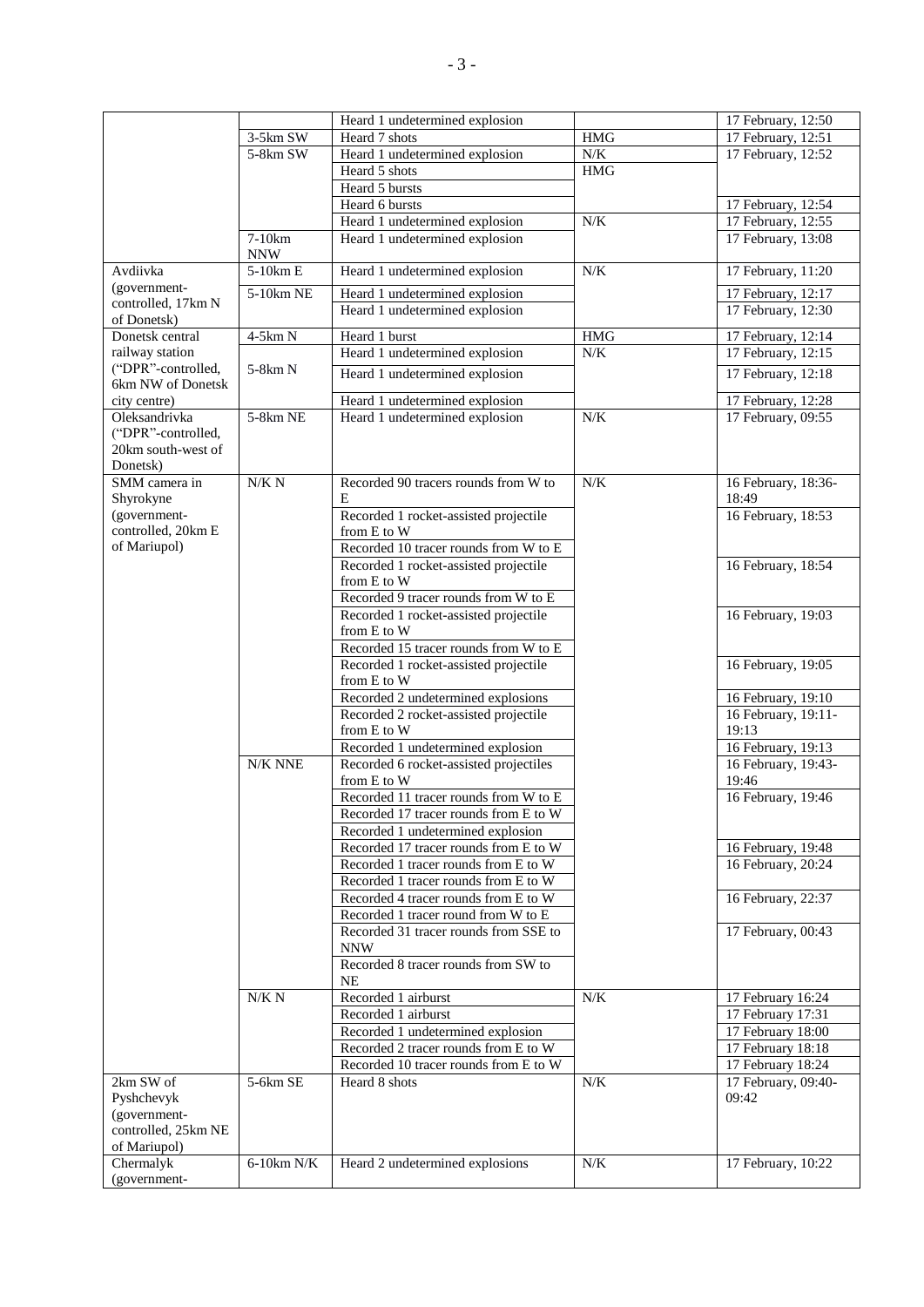| controlled, 31km NE                   |                             |                                      |                         |                                       |
|---------------------------------------|-----------------------------|--------------------------------------|-------------------------|---------------------------------------|
| of Mariupol)                          |                             |                                      |                         |                                       |
| Eastern edge of<br>Sopyne             | $N/K$ NE                    | Heard 4 undetermined explosions      | N/K                     | 17 February, 10:24-<br>10:41          |
| (government-                          | N/K NNE                     | Heard 5 bursts                       | <b>HMG</b>              | 17 February, 10:36-                   |
| controlled, 16km E<br>of Mariupol)    | $\ensuremath{\text{N}}$ N/K | Heard 2 undetermined explosions      | $N/K$                   | 10:39<br>17 February, 11:20-<br>11:21 |
| Zaichenko ("DPR"                      | 4-5km NW                    | Hard 1 undetermined explosion        | $N/K$                   | 17 February, 11:06                    |
| controlled, 26km NE<br>of Mariupol)   |                             |                                      |                         |                                       |
| 3.7km NE of                           | 1km S                       | Heard 2 bursts                       | Small arms              | 17 February, 11:30                    |
| Pikuzy (formerly                      | $N/K$ W                     | Heard 2 bursts                       |                         | 17 February, 11:40                    |
| Kominternove;                         | N/K WNW                     | Heard 50 shots                       | Small arms              | 17 February, 12:05-                   |
| "DPR"-controlled,                     | N/K WNW                     | Heard 4 undetermined explosions      | $N\!/\!K$               | 12:10                                 |
| 23km NE of<br>Mariupol)               | N/K SW                      | Heard 1 burst                        | Small arms              | 17 February, 12:13                    |
| Lebedynske                            | $2-3km E$                   | Heard 1 explosion (outgoing) and its | Tank (type N/K)         | 17 February, 12:10                    |
| (government-                          |                             | subsequent impact                    |                         |                                       |
| controlled, 16km NE                   | $N/K \to$                   | Heard 1 undetermined explosion       | $N\!/\!K$               | 17 February, 12:13                    |
| of Mariupol)                          | N/K N                       | Heard 2 bursts                       | $\operatorname{HMG}$    | 17 February, 12:17                    |
| Uzhivka (formerly                     | $1-2km$ W                   | Heard 2 bursts                       | N/K                     | 17 February, 12:53                    |
| Leninske; "DPR"                       |                             |                                      |                         |                                       |
| controlled, 24km NE                   |                             |                                      |                         |                                       |
| of Mariupol)                          |                             |                                      |                         |                                       |
| Stupakove                             | 5-8km NNW                   | Heard 3 undetermined explosions      | $N/K$                   | 17 February, 09:20                    |
| (formerly Krasnyi                     |                             |                                      |                         |                                       |
| Pakhar; "DPR"-                        |                             |                                      |                         |                                       |
| controlled, 49km NE                   | 5-8km NNW                   | Heard 1 undetermined explosion       |                         | 17 February, 09:25                    |
| of Donetsk)<br>Yenakiieve ("DPR"-     | 5-7km W                     | Heard 1 undetermined explosion       | N/K                     | 17 February, 11:17                    |
| controlled, 41km NE                   | $3-5km$ W                   | Heard 1 undetermined explosion       |                         | 17 February, 11:20                    |
| of Donetsk)                           |                             | Heard 1 undetermined explosion       |                         | 17 February, 12:19                    |
|                                       | 5-7km W                     | Heard 1 undetermined explosion       |                         | 17 February, 11:17                    |
|                                       |                             | Heard 1 undetermined explosion       |                         | 17 February, 11:20                    |
|                                       | $3-5km$ W                   | Heard 1 undetermined explosion       |                         | 17 February, 12:19                    |
|                                       |                             | Heard 1 undetermined explosion       |                         | 17 February, 12:25                    |
|                                       | 7-10km NW                   | Heard 3 undetermined explosions      |                         | 17 February, 12:43                    |
|                                       | 5-8km WSW                   | Heard 1 undetermined explosion       |                         | 17 February, 12:52                    |
|                                       | 5-8km W                     | Heard 1 undetermined explosion       |                         | 17 February, 13:07                    |
| Betmanove                             | 3-4km NNE                   | Heard 1 explosion (impact)           | Mortar (120mm)          | 17 February, 11:18                    |
| (former Krasnyi                       |                             |                                      |                         |                                       |
| Partizan, "DPR"-                      |                             |                                      |                         |                                       |
| controlled, 23km NE                   |                             |                                      |                         |                                       |
| of Donetsk)                           |                             |                                      |                         |                                       |
| Verkhnotoretske                       | $5-6km E$                   | Heard 2 undetermined explosions      | N/K                     | 17 February, 11:20                    |
| (government-                          |                             |                                      |                         |                                       |
| controlled, 23km NE                   |                             |                                      |                         |                                       |
| of Donetsk)                           |                             |                                      |                         |                                       |
| Luhanske                              | $3-4km S$                   | Heard continuous bursts              | <b>HMG</b>              | 17 February, 11:55-<br>12:01          |
| (government-<br>controlled, 59km NE   | $5-7km$<br><b>WNW</b>       | Heard 6 undetermined explosions      | N/K                     |                                       |
| of Donetsk)                           | $5-7km S$                   | Heard 1 undetermined explosion       | N/K                     | 17 February, 12:12                    |
| Horlivka ("DPR"-                      | 5-10km SSW                  | Heard 3 undetermined explosions      | N/K                     | 17 February, 17:30-                   |
| controlled, 39km                      |                             |                                      |                         | 17:32                                 |
| north-east of                         | 8-12km SSW                  | Heard 4 undetermined explosions      |                         | 17 February, 17:39-                   |
| Donetsk)                              |                             |                                      |                         | 17:41                                 |
|                                       | 4-5km SSW                   | Heard 3 explosions (outgoing)        | Artillery (N/K calibre) | 17 February, 17:47-                   |
|                                       | 5-10km SSW                  | Heard 2 undetermined explosions      | N/K                     | 17:50                                 |
|                                       | 4-5km NW                    | Heard 3 explosions (outgoing)        | N/K                     | 17 February, 17:58-<br>17:59          |
| 2km NE of                             |                             | Heard 1 undetermined explosion       | N/K                     | 17 February, 09:05                    |
| Novooleksandrivka<br>(non-controlled, | 2km SW                      | Heard 16 shots                       | Small arms              | 17 February, 09:30-                   |
| (65km W of                            |                             | Heard 3 undetermined explosions      | $N\!/\!K$               | 09:45                                 |
|                                       |                             |                                      |                         |                                       |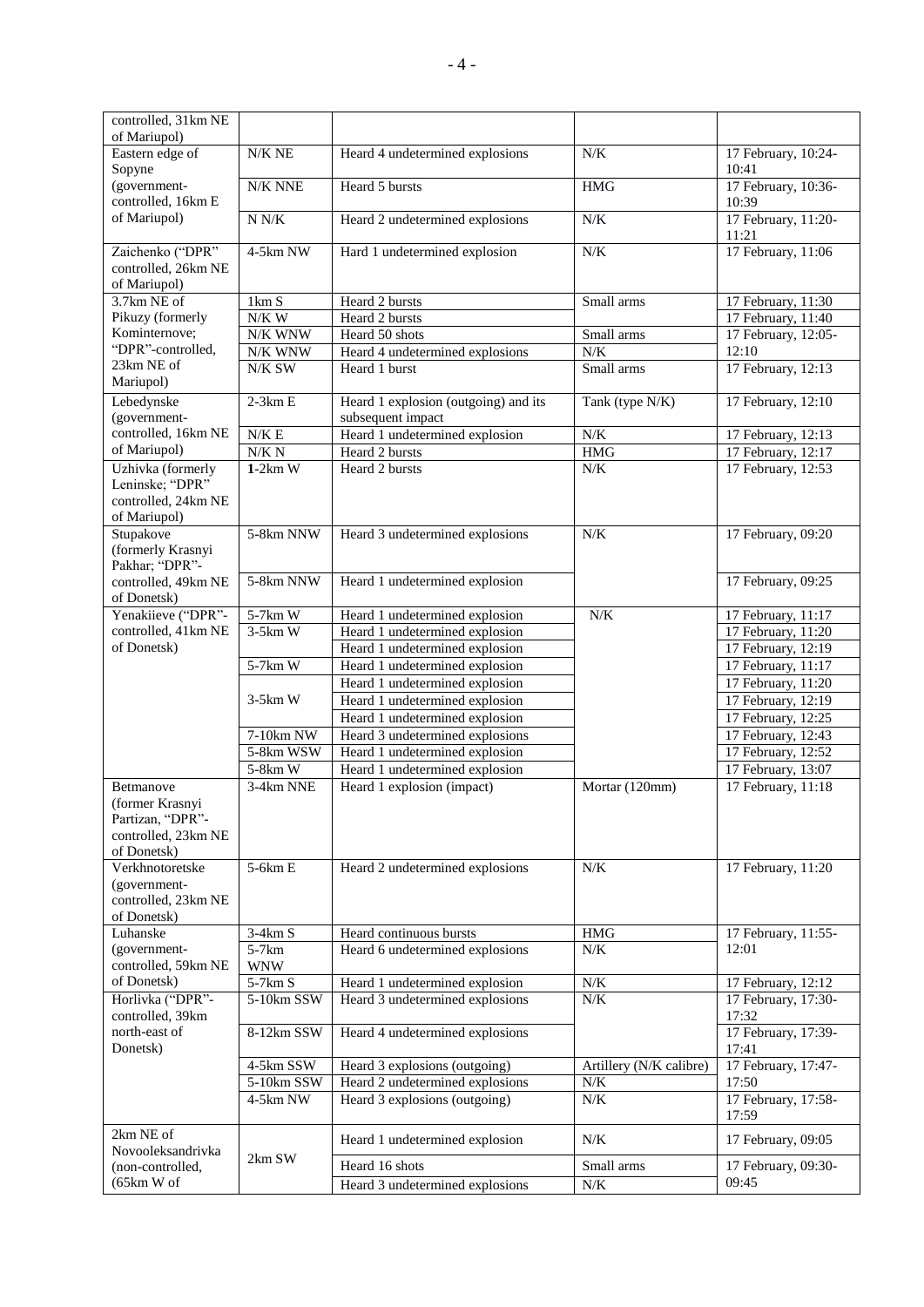| Luhansk)           |           |                                 |            |                              |
|--------------------|-----------|---------------------------------|------------|------------------------------|
| Trokhizbenka       | 4km SW    | Heard 4 shots                   | <b>HMG</b> | 17 February, 10:40-<br>10:50 |
| (government-       |           |                                 |            |                              |
| controlled, 32km   |           | Heard 2 undetermined explosions | N/K        |                              |
| NW of Luhansk)     |           |                                 |            |                              |
| 4.5km NW of        |           |                                 |            |                              |
| Mykolaivka         | 1km SE    | Heard 1 explosion (outgoing)    | N/K        | 17 February, 11:00           |
| (government-       |           |                                 |            |                              |
| controlled, 77km W |           | Heard 1 explosion (outgoing)    | N/K        | 17 February, 11:08           |
| of Luhansk)        |           |                                 |            |                              |
| Chervonyi Yar      |           | Heard 3 bursts                  | Small arms | 17 February, 12:03-<br>12:07 |
| ("LPR"-controlled, | $2-3km N$ |                                 |            |                              |
| 13km NE of         |           | Heard 5 shots                   |            |                              |
| Luhansk)           |           |                                 |            |                              |